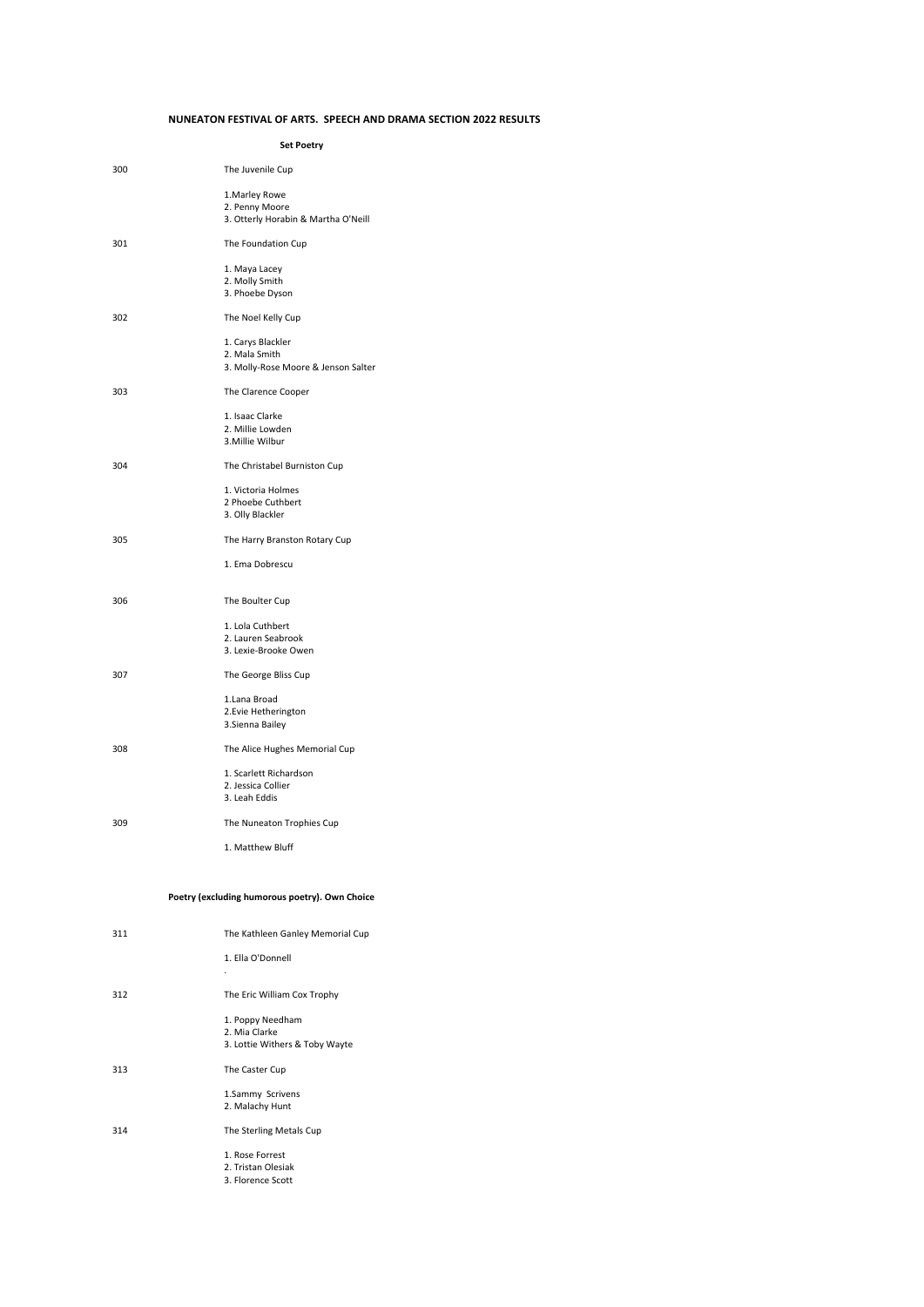| 315 | The Kingscote Cup                                                                                      |
|-----|--------------------------------------------------------------------------------------------------------|
|     | 1. David Cullis                                                                                        |
|     | <b>Humorous Poetry</b>                                                                                 |
| 318 | The Jan Hollis Memorial Trophy                                                                         |
|     | 1. Preston Cropp<br>2. Ted McCormick<br>3. Phoebe Cuthbert & Anna Hill                                 |
| 319 | The Annette Ovens Trophy                                                                               |
|     | 1. Ethan Burke<br>2. Daniel McMeeking<br>3. Lola Cuthbert                                              |
| 320 | The Tricia Ovens Trophy                                                                                |
|     | 1. Johnny Young<br>2. Elissa Collins<br>3. Haydn Lawrence                                              |
| 321 | The Uzra Moin Cup                                                                                      |
|     | 1. Matthew Bluff<br>2.Daniel Gittins<br>3.David Cullis                                                 |
|     | <b>Choral Verse Speaking</b>                                                                           |
| 323 | The Meredith Cup                                                                                       |
|     | 1. Crackley Hall School                                                                                |
|     | <b>Shared Poem for Two Speakers</b>                                                                    |
| 324 | The Wilson and Stafford Cup                                                                            |
|     | 1. Harriet Summers & Millie Lowden<br>2. Aaron Masih & Grace Thomas<br>3. Isaac Bateman & Isaac Clarke |
| 325 | The Sarah Washington Cup                                                                               |
|     | 1. Lola Cuthbert & Daisy Anthony<br>2. Poppy Needham & Orlaith Hunt<br>3. Abigail Masih & Ebony Binder |
| 326 | The Hamilton Cup                                                                                       |
|     | 1. Annabel Mann & Eliza Springall<br>2. Lily Nightingale & Libby Baines<br>3. Zara Cheney & Rosa Cook  |
|     | <b>Prepared Prose Reading</b>                                                                          |
| 329 | The Martin Thompson Cup                                                                                |
|     | 1. Ted McCormick<br>2. Lola Cuthbert<br>3. Lauren Seabrook                                             |
| 330 | The Leigh Riddell Cup<br>1. Libby Baines<br>2 Johnny Young.<br>3. Joseph Day                           |
| 331 | The Stafford Cup                                                                                       |
|     | 1. David Cullis<br>2. Matthew Bluff                                                                    |
|     | <b>Reading at Sight</b>                                                                                |
| 335 | The Davis Cup                                                                                          |
|     | 1. Johnny Young<br>2. Scarlett Richardson<br>3. Haydn Lawrence                                         |